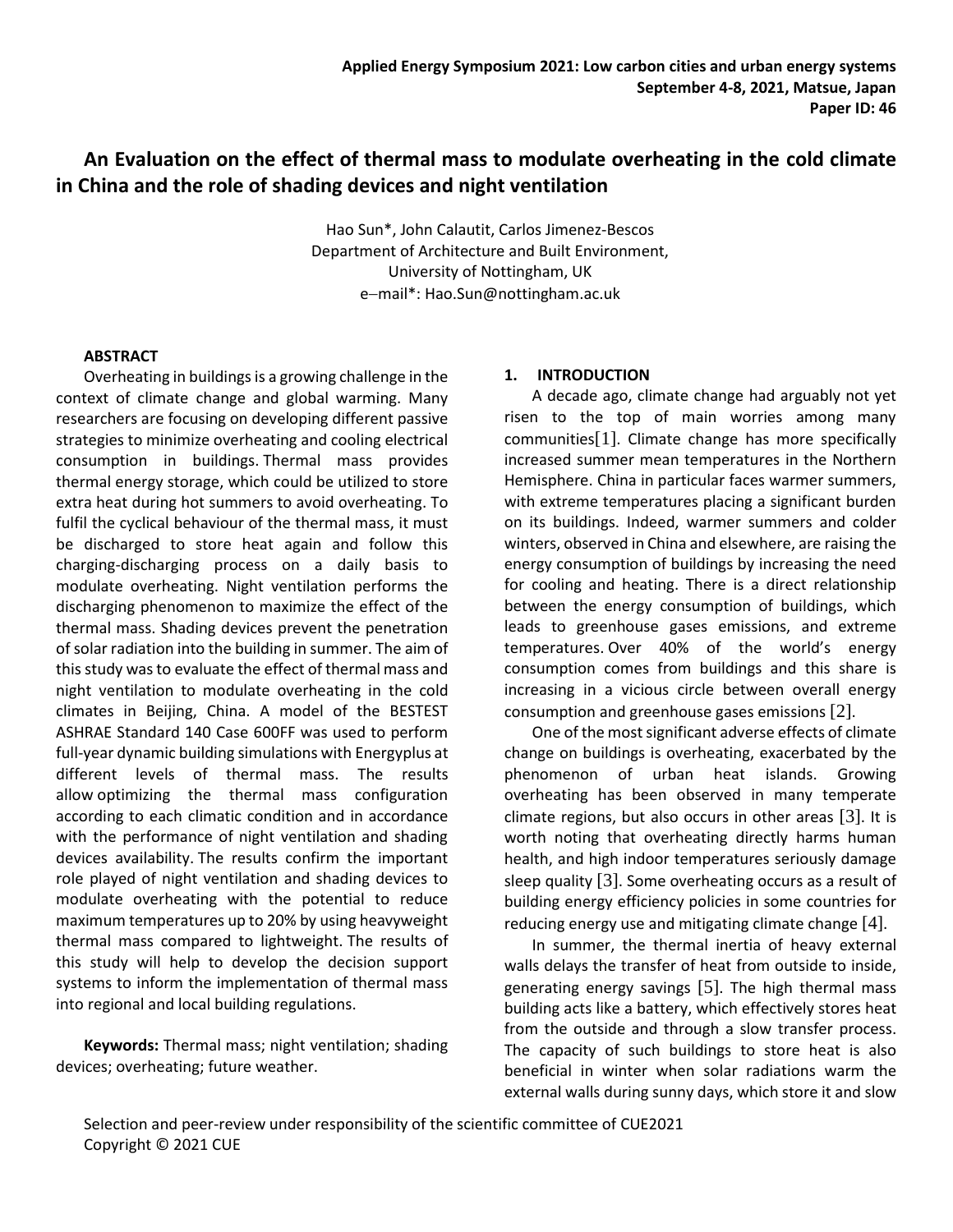its dissipation. Research and real-world buildings show that thermal inertia can be used to mitigate overheating and thus decrease the energy consumption of buildings.

In summer, night ventilation can eliminate heat stored from heavy walls to indoor areas [5]. Shaviv et al.<sup>[5]</sup> investigated the effect of night ventilation and high thermal mass on the mitigation of overheating in Florida and found that this passive cooling strategy is not appropriate in hot and humid climate regions.

Shading devices are widely used in some residential buildings in tropical regions which can reduce the amount of solar radiation entering the interior[6]. Overhang and fin are common for external shading, and blinds for internal shading. These shading devices are effective in preventing solar radiation entering the room directly and are also an effective passive cooling technique.

In order to explore the effects of thermal mass, night ventilation and different shading devices on overheating in the cold climate in Beijing, China [7]. A sizeable share of the academic literature on the impacts of climate change on buildings focuses on future weather predictions and the effects of climate change on building overheating. Jentsch et al[8]. have developed the CCWorldWeatherGen tool to generate future weather data for the periods of the 2050s and 2080s through EnergyPlus EPW file formats. Each future weather file has four different scenarios: A1FI(High); A2(Medium-high); B1(Medium-low) and B2(Low), which are based on IPCC assigned GHG emission scenarios.

This study aims to explore the potential of the concepts of different thermal mass, effective night ventilation and suitable shading devices to mitigate building overheating in Beijing, China.

#### **2. METHOD**

In the present section, the selection of simulation models and shading devices, the details of representative city are presented, and the future weather simulation method and the parametric analysis process are illustrated.

This study followed the steps below to analyze the effect of the thermal mass and the night ventilation to the overheating under the future climate conditions in China. First, the baseline model (the BESTEST ASHRAE Standard 140 Case 600FF) was built in the Sketchup software with the Openstudio Plugin, which aimed to prepare for setting the parameters in the Energyplus.

Second, to building the three models (i.e., Case650FF, Case900FF and Case950FF), the thermal mass conditions should be modified, and the schedule of the night ventilation and shading devices should be added in the baseline model. Third, the Weather Morph was adopted to generate Beijing' future EPW weather files, in which four different scenarios were included. Fourth, the building energy consumption and the indoor operative temperature were simulated in the Energyplus. Lastly, the overheating hours of each model were analyzed during the working time and the working days. The entire simulation consisted of three key steps:

- 1. The validation of the baseline model, i.e., modifying the lightweight thermal mass model to the heavyweight thermal mass models and add the night ventilation with different shading devices;
- 2. Generating future weather files in the Weather Morph:
- 3. Using the Energyplus and the filter to generate the hourly indoor operative temperature during the working periods.

## *2.1 Baseline model (Case600FF)*

An exemplar test room was selected from the BESTEST ASHRAE Standard 140 Case 600FF (Figure 1.), which was modelled with the dimensions of 8m x 6m x 2.7m. The test room was built by adopting the Sketchup software with the Openstudio plugin.



Figure 1. Baseline model Case600FF for simulation

Specific to the dynamic computational simulation in the Energyplus, the following parameters were set[9]:

- 1) The setting of materials for the baseline model Case600FF in Table 1;
- 2) Settings of south-facing windows shown in Table 2;
- 3) Infiltration: 0.5 air change/hour;
- 4) Internal Load: 200 W continuous, 60% radiative, 40% convective, and 100% sensible;
- 5) Soil Temperature: 10C continuous.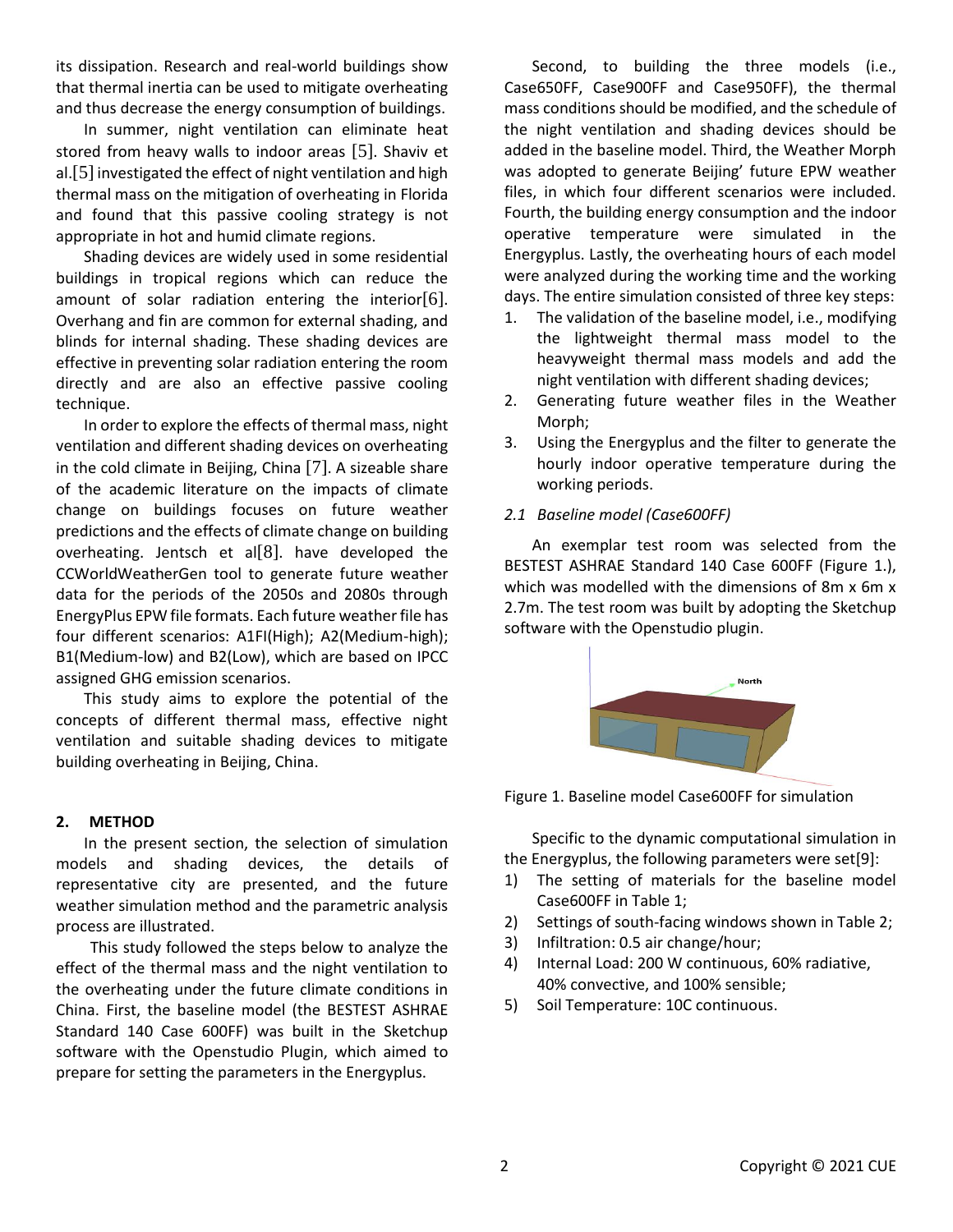Table 1. Materials' information of Case600FF

| Construction   | <b>Thickness</b> | U           |  |  |
|----------------|------------------|-------------|--|--|
| <b>Sectors</b> | (m)              | $(w/m^2-K)$ |  |  |
| Roof           | 0.1408           | 0.318       |  |  |
| Floor          | 1.0280           | 0.040       |  |  |
| Wall           | 0.0870           | 0.514       |  |  |

#### Table 2. Setting of windows

| <b>Window Properties</b>      |                        |  |  |  |  |  |
|-------------------------------|------------------------|--|--|--|--|--|
| Number of panes               | 2                      |  |  |  |  |  |
| Pane thickness                | 3.175mm                |  |  |  |  |  |
| Air-gap thickness             | $13 \text{ mm}$        |  |  |  |  |  |
| Thermal Conductivity of glass | 1.06 W/mK              |  |  |  |  |  |
| Density of glass              | 2500 kg/m <sup>3</sup> |  |  |  |  |  |
| Specific heat of glass 7      | 50 J/kgK               |  |  |  |  |  |
|                               |                        |  |  |  |  |  |

## *2.2 Models with different shading devices*

The parameters of the model in the BESTEST ASHRAE Standard 140 with the different shading devices were shown in following tables:

Table 3. Setting of the overhang:

| <b>Overhang Properties</b>      |                   |  |  |  |  |
|---------------------------------|-------------------|--|--|--|--|
| Height above windows            | 100 <sub>mm</sub> |  |  |  |  |
| Tilt angle from windows         | 90deg             |  |  |  |  |
| Left extension from the window  | 200 <sub>mm</sub> |  |  |  |  |
| Right extension from the window | 200 <sub>mm</sub> |  |  |  |  |
| Depth of the overhang           | 500 <sub>mm</sub> |  |  |  |  |

## Table 4. Setting of the fin:

| <b>Fin Properties</b>           |                   |
|---------------------------------|-------------------|
| Left tilt angle from windows    | 90deg             |
| Right tilt angle from windows   | 90deg             |
| Left extension from the window  | 200 <sub>mm</sub> |
| Right extension from the window | 200 <sub>mm</sub> |
| Depth of the fins               | 500 <sub>mm</sub> |

## Table 5. Setting of the blind:

| <b>Blind Properties</b>                   |                  |  |  |  |  |
|-------------------------------------------|------------------|--|--|--|--|
| Slat width                                | 25 <sub>mm</sub> |  |  |  |  |
| Slat separation                           | 18.75mm          |  |  |  |  |
| Slat angle                                | 45deg            |  |  |  |  |
| Front side slat beam solar reflectance    | 0.5              |  |  |  |  |
| Back side slat beam solar reflectance     | 0.5              |  |  |  |  |
| Front side slat diffuse solar reflectance | 0.5              |  |  |  |  |
| Back side slat diffuse solar reflectance  | 0.5              |  |  |  |  |

## *2.3 Models with different thermal mass conditions and night ventilation*

The models in the BESTEST ASHRAE Standard 140 with the different conditions of the thermal mass and the night ventilation are listed in Table 7[9].

| Table 7. Conditions of the thermal mass and the night |  |  |  |
|-------------------------------------------------------|--|--|--|
| ventilation for baseline models                       |  |  |  |

| <b>Thermal mass</b> | <b>Night Ventilation</b> |  |  |
|---------------------|--------------------------|--|--|
| <b>Condition</b>    | <b>Condition</b>         |  |  |
| Lightweight         | No Night Ventilation     |  |  |
| Lightweight         | With Night Ventilation   |  |  |
| Heavyweight         | No Night Ventilation     |  |  |
| Heavyweight         | With Night Ventilation   |  |  |
|                     |                          |  |  |

#### *2.4 Model with the heavyweight thermal mass (Case900FF).*

The Case900FF of the tests using the identical building model was employed for the Case600FF tests, except that the floor and wall construction were changed to use heavier materials. The other settings related to the building remained unchanged. The characteristics of the heavier mass wall and floor are listed in Table 8[9].

## Table 8. Materials' information of Case900FF

| Construction   | <b>Thickness</b> | U           |  |  |
|----------------|------------------|-------------|--|--|
| <b>Sectors</b> | (m)              | $(w/m^2-K)$ |  |  |
| Roof           | 0.1408           | 0.318       |  |  |
| Floor          | 1.0870           | 0.039       |  |  |
| Wall           | 0.1705           | 0.512       |  |  |

*2.5 Models with the night ventilation (Case650FF and Case950FF)*

The Case 650FF and the Case950FF were identical to the Case600FF and the Case900FF except that the following scheduled night ventilation was applied:

- 1) From 6pm to 7am, vent fan = on;
- 2) From 7am to 6pm hours, vent fan = off;
- 3) Vent fan capacity = 1703.16 standard  $m^3/h$  (besides specified infiltration rate).

## *2.6 Simulation city and future weather simulation method*

In the present study, Beijing located in the cold climate in China was selected for the simulation. To generate the future weather data, the basic weather files of Beijing was uploaded on Weather Morph, which is Climate Change Weather Data Generator online platform with HadCM3 scenarios. Such a platform refers to a webbased application, capable of generating the future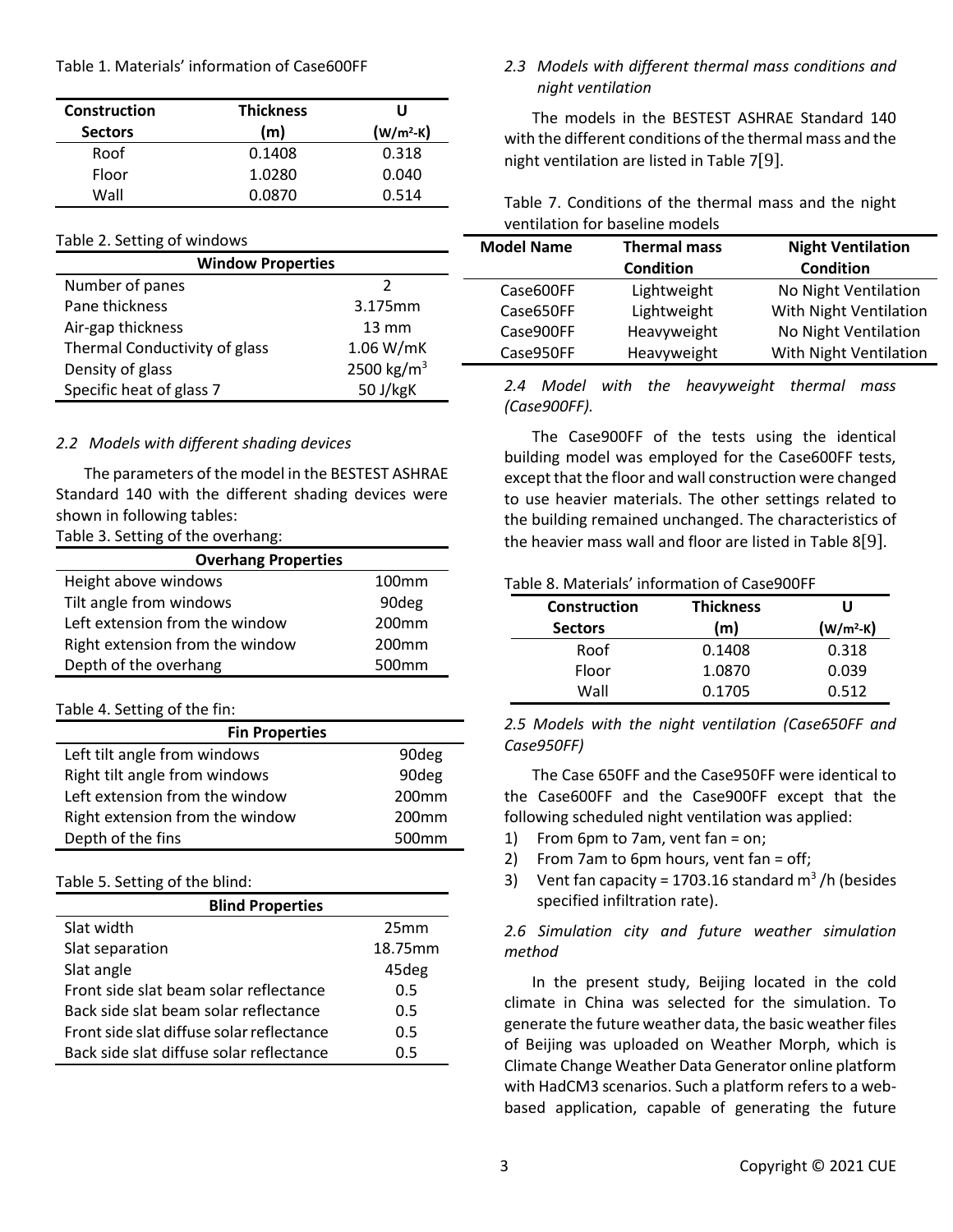weather data for four emission scenarios in over 2100 locations worldwide for three future periods (i.e., the 2020s, 2050s and 2080s). The four scenarios complied with the IPCC (Intergovernmental Panel of Climate Change) emission, which were classified into four levels. On that basis, the future GHG emission was simulated, i.e., Scenarios: Low (B1), medium-low (B2), medium-high (A2) and High (A1FI) $[10]$ ,  $[11]$ . The basic weather files originated from [12], and the details of the simulation location is shown in Table 9.

|                                     | Table 9. Details of the simulation city $-$ Beijing [7] |  |  |  |
|-------------------------------------|---------------------------------------------------------|--|--|--|
| <b>Details of Beijing</b>           |                                                         |  |  |  |
| Location                            | 39°48'-116°28'                                          |  |  |  |
| Altitude(m)                         | 31.5                                                    |  |  |  |
| <b>Climate Condition</b><br>Cold    |                                                         |  |  |  |
| <b>Weather Simulation Locations</b> | <b>Beijing Capital</b>                                  |  |  |  |
|                                     | <b>International Airport</b>                            |  |  |  |

#### *2.7 Parametric analysis process*

The hourly indoor operative temperature was selected as the variable of the simulation. 8760 hours constitutes a year, and the indoor air operative temperature in each hour was collected in the respective model. The models were adopted to simulate the future office overheating, so the filtering tool in the EXCEL was employed to filter the indoor operative temperature for the office use time, in which the working days ranged from Monday to Friday, and the working periods ranged from 8am to 6pm. After the filtering, 2871 hours in the rest were used for the analysis.

In the present study, the baseline models were simulated only under natural conditions, instead of under any cooling or heating system; the number of hours when the indoor operative temperature was above 28°C [13]was filtered for the analysis.

#### **3. RESULTS**

#### *3.1 Comparison with different thermal mass conditions*

To investigate the effect of different thermal masses on building overheating issue, different scenarios and future weather conditions based on Beijing have been simulated. Figure 2 shows the overheating hours and percentages of the overheating hours during the working period in a total of 2871 working time in five cities based on the Case600FF and the Case900FF with different thermal masses in Beijing.

With the use of the heavyweight thermal mass in the construction, the overheating can be to a certain extent reduced. In 2050s and 2080s, by using the high thermal value of materials, the overheating hours decreased. It is noteworthy that in Beijing located in the cold climate zone, the average drop was nearly 10%. As revealed from the comparison across different GHG emission scenarios in the 2050s and 2080s in Beijing, with the gradual increase in the emissions, the number of the overheating hours increased, which proved that global warming is one of the reasons for the overheating of buildings.



Figure 2. Comparative results of Case600FF and the Case900FF in different scenarios in 2050s and 2080s based on the number of the overheating hours and the proportion of the overheating hours in 2871 total working hours in Beijing.

## *3.2 Impact of night ventilation in lightweight thermal mass*

To verify the effectiveness of the night ventilation in reducing the building overheating, the Case650FF was based on the same settings as the Case600FF with the addition of a night ventilation simulation from 6pm to 7am. In Figure 3, the overheating hours and percentage during the working time in Beijing under the lightweight thermal mass are shown. As expected, the night ventilation could effectively reduce the building overheating in Beijing. Due to the application of night ventilation techniques, it can be noticed that the overheating in the room has been alleviated and the number of overheating hours has decreased by 1% to 2%.

To compare the difference between the Case600FF and the Case650FF in the various scenarios under the future climate, the overheating hours above 28°C were longer in the high emissions case than those in the other emissions cases. This was because high emissions will promote the global warming effects of climate change, thereby causing warmer and longer summers. In 2050s and 2080s, the effect of the night ventilation on the overheating reduction increased with the decrease in the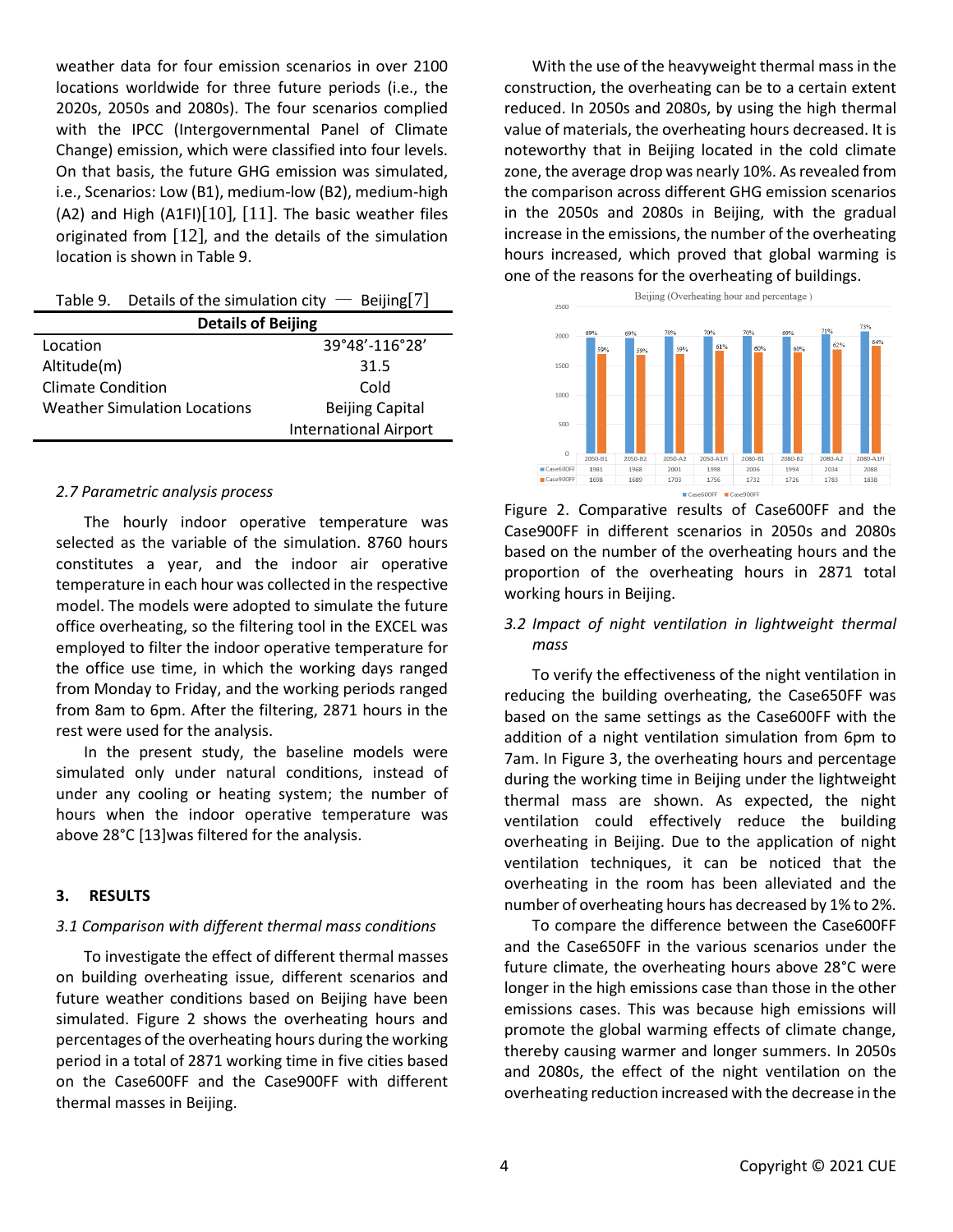emissions, and the night ventilation was more effective in reducing the overheating in 2050 compared with that in 2080s.



Figure 3. Comparative results of the Case600FF and the Case650FF with different scenarios in 2050s and 2080s based on the number of the overheating hours and the proportion of the overheating hours in 2871 total working hours in Beijing.

## *3.3 Impact of night ventilation in heavyweight thermal mass*

In Figure 4, the percentage of the average overheating hours in Beijing decreased by 23% and 20.25% in 2050s and 2080s respectively. This result demonstrated that the combination of the heavyweight thermal mass and the reasonable night ventilation in temperate climates can significantly reduce the building overheating.

This study aimed to compare the effect of the night ventilation on the overheating under future weather conditions based on the heavyweight thermal mass. For this end, as indicated from the comparison of the hours of the overheating reduced by the night ventilation in 2050s and 2080s in Beijing, the average overheating hours in 2050s was lower than that in 2080s. In different GHG emission scenarios, the effectiveness of the night ventilation in reducing the overheating decreased with the increase in emissions.<br>Beijing(Overheating hour and percentage)



Figure 4. Comparative results of Case900FF and Case950FF with different scenarios in 2050s and 2080s

based on the number of the overheating hours and the proportion of the overheating hours in 2871 total working hours in Beijing.

*3.4 Impact of different shading devices in lightweight and heavyweight thermal mass with the night ventilation*

By adding the shading devices, comparative results of the overheating hours and the percentage of overheating hours' reduction are shown in Figure 5. This result demonstrated that shading devices are effective in mitigating the overheating of buildings in future climatic conditions, in Case600FF, which is the model of the lightweight thermal mass, the overheating relief effect of blinds can reduce the percentage of overheating hours by almost 10% to 20%, better than the effect of overhang and fin. However, for the heavyweight thermal mass model, Case900FF, the most effective shading device is overhang.

To compare the difference between Case600FF and Case900FF with shading devices in the various scenarios under the future climate, we found that due to global warming and rising carbon emissions in the future, the effectiveness of shading devices in mitigating overheating in building interiors is decreasing.

|      | Cases             |                               | Case600FF |       |              | Case900FF    |          |       |              |
|------|-------------------|-------------------------------|-----------|-------|--------------|--------------|----------|-------|--------------|
| Time |                   | Scenarios No shading Overhang |           | Fin   | <b>Blind</b> | No shading   | Overhang | Fin   | <b>Blind</b> |
|      |                   | 1981                          | 1834      | 1900  | 1649         | 1698         | 1470     | 1620  | 1450         |
|      | <b>B1</b>         | %(reduction)                  | 7,40%     | 4.10% | 17.80%       | %(reduction) | 13.40%   | 4.60% | 9.90%        |
|      | <b>B2</b>         | 1968                          | 1827      | 1899  | 1653         | 1689         | 1460     | 1612  | 1453         |
|      |                   | %(reduction)                  | 7.20%     | 3.50% | 16%          | %(reduction) | 13.60%   | 4.60% | 9.90%        |
| 2050 |                   | 2001                          | 1862      | 1926  | 1690         | 1703         | 1495     | 1639  | 1482         |
|      | A2                | %(reduction)                  | 6.90%     | 3.70% | 15.50%       | %(reduction) | 12.20%   | 3.80% | 10.30%       |
|      |                   | 1998                          | 1879      | 1935  | 1715         | 1756         | 1542     | 1677  | 1491         |
|      | A <sub>1FI</sub>  | %(reduction)                  | 6%        | 3.20% | 14.20%       | %(reduction) | 12.20%   | 4.50% | 10.50%       |
|      |                   | 2006                          | 1862      | 1928  | 1701         | 1732         | 1507     | 1665  | 1488         |
|      | <b>B1</b>         | %(reduction)                  | 7.20%     | 3.90% | 15.20%       | %(reduction) | 13%      | 3.90% | 10.60%       |
|      | <b>B2</b>         | 1994                          | 1866      | 1925  | 1680         | 1726         | 1526     | 1660  | 1514         |
|      |                   | %(reduction)                  | 7,40%     | 3.50% | 15.70%       | %(reduction) | 11.60%   | 3.80% | 7.90%        |
| 2080 | A2                | 2034                          | 1932      | 1979  | 1766         | 1783         | 1634     | 1719  | 1591         |
|      |                   | %(reduction)                  | 5%        | 2.70% | 13.20%       | %(reduction) | 8.40%    | 3.60% | 7.70%        |
|      |                   | 2088                          | 1981      | 2028  | 1809         | 1838         | 1701     | 1769  | 1664         |
|      | A <sub>1</sub> FI | %(reduction)                  | 510%      | 290%  | 13.40%       | %(reduction) | 7.50%    | 380%  | 5.80%        |

Figure 5. Comparative results of the lightweight and heavyweight thermal mass cases with various shading devices in 2050s and 2080s based on the number of the overheating hours and the proportion of the overheating hours in 2871 total working hours in Beijing.

#### **4. CONCLUSION AND FUTURE WORK**

The present study primarily aimed to investigate the building overheating in Beijing under the future weather conditions and to evaluate the effect of thermal masses the night ventilation and shading devices on the reduction of the overheating.

The results indicated that the use of thermal mass and night ventilation could reduce the overheating in the future. For thermal masses, in this study, lightweight and heavyweight thermal conditions were selected for the tests. After comparing the results of the overheating